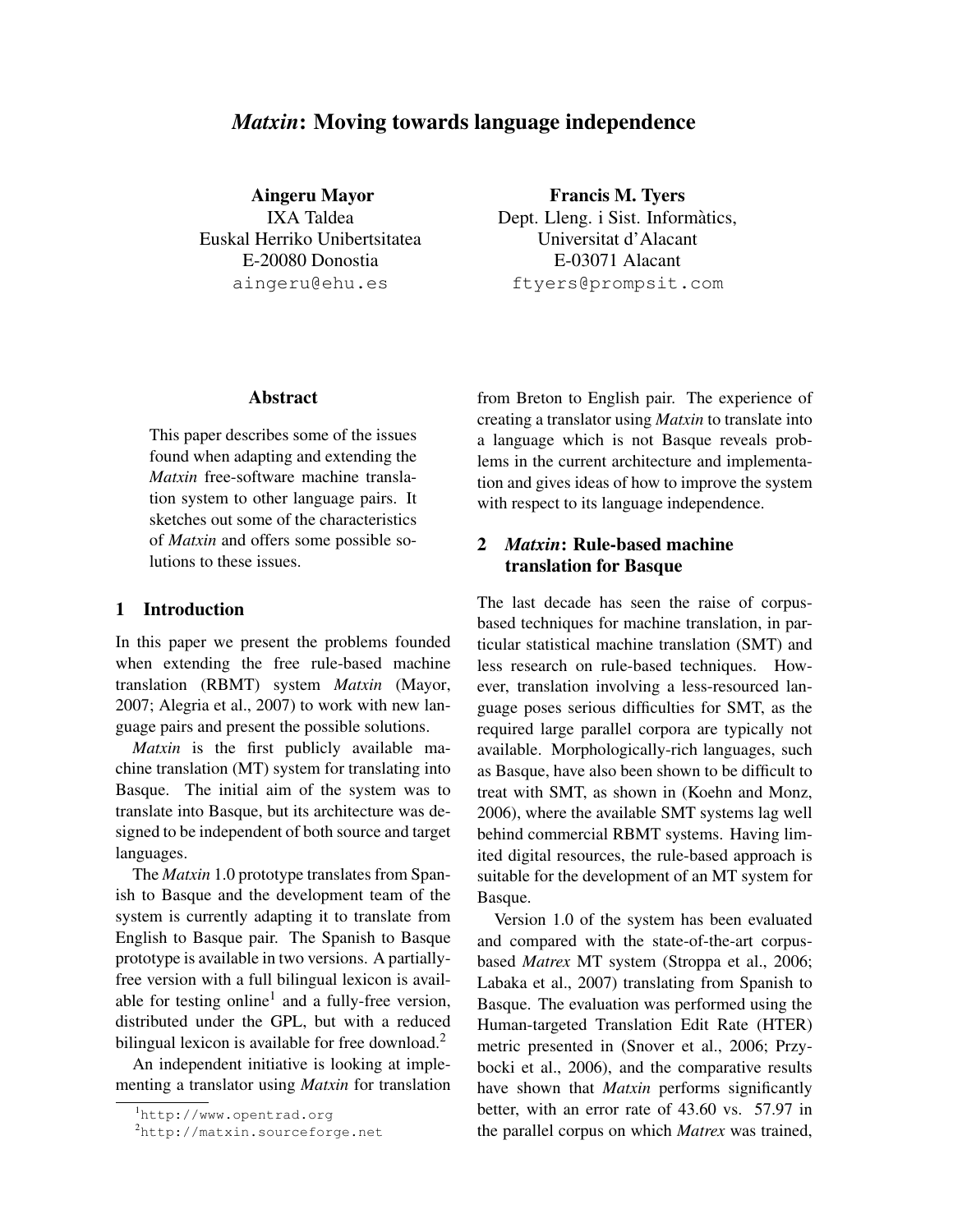

Figure 1: A schematic representation of the architecture.

and 40.41 vs. 71.87 on an out-of-domain corpus. The same system was also evaluated in the framework of *AnHitz* (Arrieta et al., 2008), a 3D virtual expert on science and technology that uses *Matxin* to translate the results of the Cross Lingual Information Retrieval module that are not in Basque. The results of the MT module showed good acceptance to be used for basic understanding. Users of the system found 30% of the translations 'very good', 'good' or 'quite good', and 38.89% of them 'comprehensible'.

These results show that the current version of the system is useful for content assimilation, that is, for understanding a text, but that it is not yet suitable for unrestricted use in text dissemination.

#### 3 System characteristics

The *Matxin* system architecture (see Figure 1) is designed based on the classic transfer-based model (Arnold et al., 1994). The translation process is divided into three phases: analysis, transfer and generation. Other modules have also been added to maintain the format of documents.

Each phase is divided into several modules and translation linguistic tasks have guided the design of the architecture. Linguistic data is separated from algorithms, even the operations required to handle the translation data structure. Monolin-



Figure 2: An example of the dependency tree structure: "*The old man loves a young woman*".

gual modules are as independent as possible from bilingual modules.

Due to the low-resourced status of the Basque language, reuse has played a key part in building the system. Previously developed modules (Spanish analyser, morphological Basque generator, de-formatter and re-formatter, lexical transfer, etc.) and previously generated linguistic resources (dictionaries and corpus) have been reused, and the system has been built so that the modules and the linguistic data created could be reused in other language applications: the Spanish dependency analyser, the dictionary of prepositions, the verbal chunk transfer, etc.

As resource and module heterogeneity is one of the consequences of reuse, to ensure interoperability between reused modules, the linguistic resources and the data flow between modules follow a standard:  $XML<sup>3</sup>$ .

The dictionaries are coded in a format based on XML according to the *Apertium* project specification (Forcada et al., 2009), and they are converted into binary files using a compiler developed in that project, which creates a representation based on high-performance finite-state transducers.

The data structure which the system processes is based in a hybrid syntactic structure, similar to those described in (Brants et al., 1999; Coheur et al., 2004): the constituents are labelled, and the dependency relations between the words of each of the constituents and between the constituents are expressed (see Figure 2). This data structure uses three types of objects: sentence, chunk and node. A sentence object in the system is equivalent to one sentence and holds a set of chunks. A chunk is broadly equivalent to a constituent

<sup>3</sup>Extensible Markup Language. *http://www.w3.org/XML*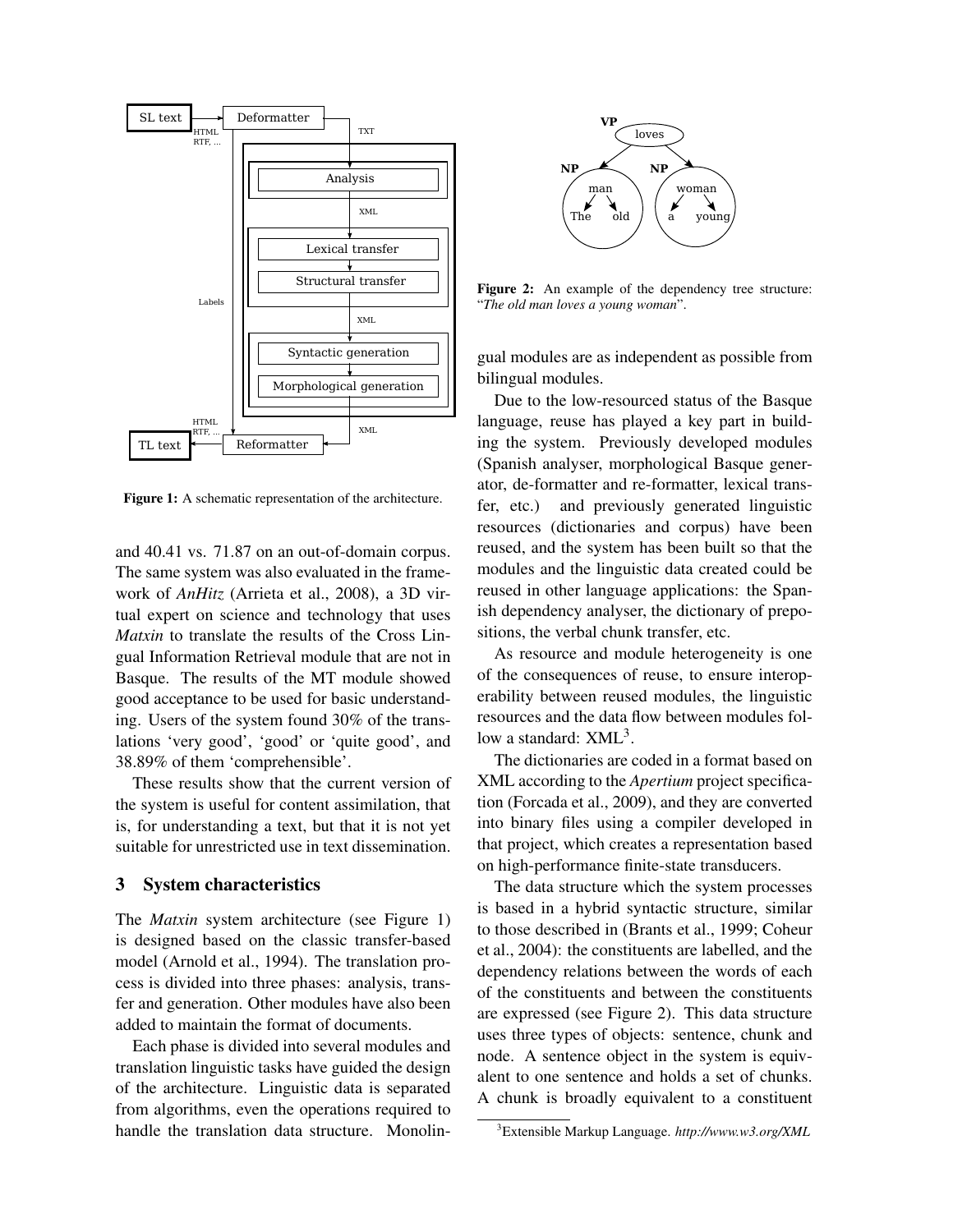```
<!ELEMENT SENTENCE (CHUNK+)>
<!ATTLIST SENTENCE
         CDATA #IMPLIED <!--Order in the whole text-->
ref CDATA #IMPLIED <!--Corresponding SL sentence-->
alloc CDATA #IMPLIED <!--Pos. of the 1st character-->
><br><!ELEMENT CHUNK (NODE, CHUNK*)>
<!ATTLIST CHUNK
         ord CDATA #IMPLIED <!--Order in the sentence-->
ref CDATA #IMPLIED <!--Corresponding SL chunk-->
alloc CDATA #IMPLIED <!--Pos. of the 1st character--><br>type CDATA #IMPLIED <!--Chunk type-->
         type CDATA #IMPLIED <!--Chunk type-->
si CDATA #IMPLIED <!--Syntactic information-->
focus CDATA #IMPLIED <!--Focus--><br>prep CDATA #IMPLIED <!--Preposit
         prep CDATA #IMPLIED <!--Preposition-->
trans CDATA #IMPLIED <!--Transitivity-->
 subper CDATA #IMPLIED <!--Subject's person-->
\langle ! . . . >
>
<!ELEMENT NODE (NODE*)>
<!ATTLIST NODE
ord CDATA #IMPLIED <!--Order in the chunk--><br>ref CDATA #IMPLIED <!--Corresponding SL node
         CDATA #IMPLIED <!--Corresponding SL node-->
alloc CDATA #IMPLIED <!--Position of the 1st character-
form CDATA #IMPLIED <!--Form--><br>lem CDATA #IMPLIED <!--Lemma--
         lem CDATA #IMPLIED <!--Lemma-->
mi CDATA #IMPLIED <!--Morphological information-->
pos CDATA #IMPLIED <!--Part-of-speech--><br>suf CDATA #IMPLIED <!--Information on th
         CDATA #IMPLIED <!--Information on the suffix-->
det CDATA #IMPLIED <!--Determination-->
num CDATA #IMPLIED <!--Number-->
per CDATA #IMPLIED <!--Person-->
loc CDATA #IMPLIED <!--Location-information-->
\langle!...>
 \ddotmark
```
Figure 3: The DTD representing the data structure used for processing sentence translation

and holds a set of nodes, and a node is largely equivalent to a word. The modules of the transfer and generation phases process this data structure and it will be also used for the communication between modules. The format of the data structure is based on XML and represents all the information required to translate the sentences. The DTD (see Figure 3) describes the main elements of the translation process (sentences, chunks and nodes), their attributes $4$  and their dependency relations. In the XML data structure one element may contain another element, indicating that it comes below in its dependency structure. An example of the syntactic analysis output by the analyser can be found in Figure 4

# 4 Extending the system to other language pairs

### 4.1 Morphological analysis

The module for analysis used in *Matxin* is currently FreeLing (Carrera et al., 2008). FreeLing combines morphological analysis, part-of-speech tagging, partial-parsing and dependency analysis



Figure 4: Output of the syntactic analysis for an example sentence *Esto es una prueba* 'This is a test'.

| abandona abandonar VMIP3S0 abandonar VMM02S0<br>abandonada abandonar VMP00SF abandonat AQ0FSP<br>abandonades abandonar VMP00PF abandonat AQ0FPP<br>abandonant abandonar VMG0000 |
|---------------------------------------------------------------------------------------------------------------------------------------------------------------------------------|
| abandonar abandonar VMN0000                                                                                                                                                     |
| abandonaran abandonar VMTF3P0                                                                                                                                                   |
| abandonarem abandonar VMIF1P0                                                                                                                                                   |
| abandonaren abandonar VMTS3P0                                                                                                                                                   |
| abandonares abandonar VMTS2S0                                                                                                                                                   |
| abandonareu abandonar VMTF2P0                                                                                                                                                   |
| abandonaria abandonar VMIC1S0 abandonar VMIC3S0                                                                                                                                 |
| abandonarien abandonar VMIC3P0                                                                                                                                                  |
| abandonaries abandonar VMIC2S0                                                                                                                                                  |
| abandonarà abandonar VMIF3S0                                                                                                                                                    |
| abandonaràs abandonar VMIF2S0                                                                                                                                                   |
| abandonaré abandonar VMTF1S0                                                                                                                                                    |

Figure 5: Example of morphology for the verb *abandonar* 'to leave' expressed as a full-form list from the FreeLing morphological dictionary of Catalan.

into one module. It currently has language data available for eight languages: $5$  Asturian, Catalan, Welsh, English, Spanish, Galician, Italian and Portuguese, but only a subset of these have every level of analysis (including chunking and dependency parsing), that is Asturian, Catalan, English and Spanish.

It is fairly straightforward to add a new language pair to FreeLing, each of the modules has separate data files, and in principle no programming is required. However, FreeLing does have problems with morphologically complex languages, for example Basque or Sámi, or languages with productive compounding, for example Icelandic or Norwegian. The morphological analysis module describes the morphology of a

<sup>&</sup>lt;sup>4</sup>The attributes of the elements express linguistic information and also document format.

<sup>5</sup>http://www.lsi.upc.edu/˜nlp/freeling/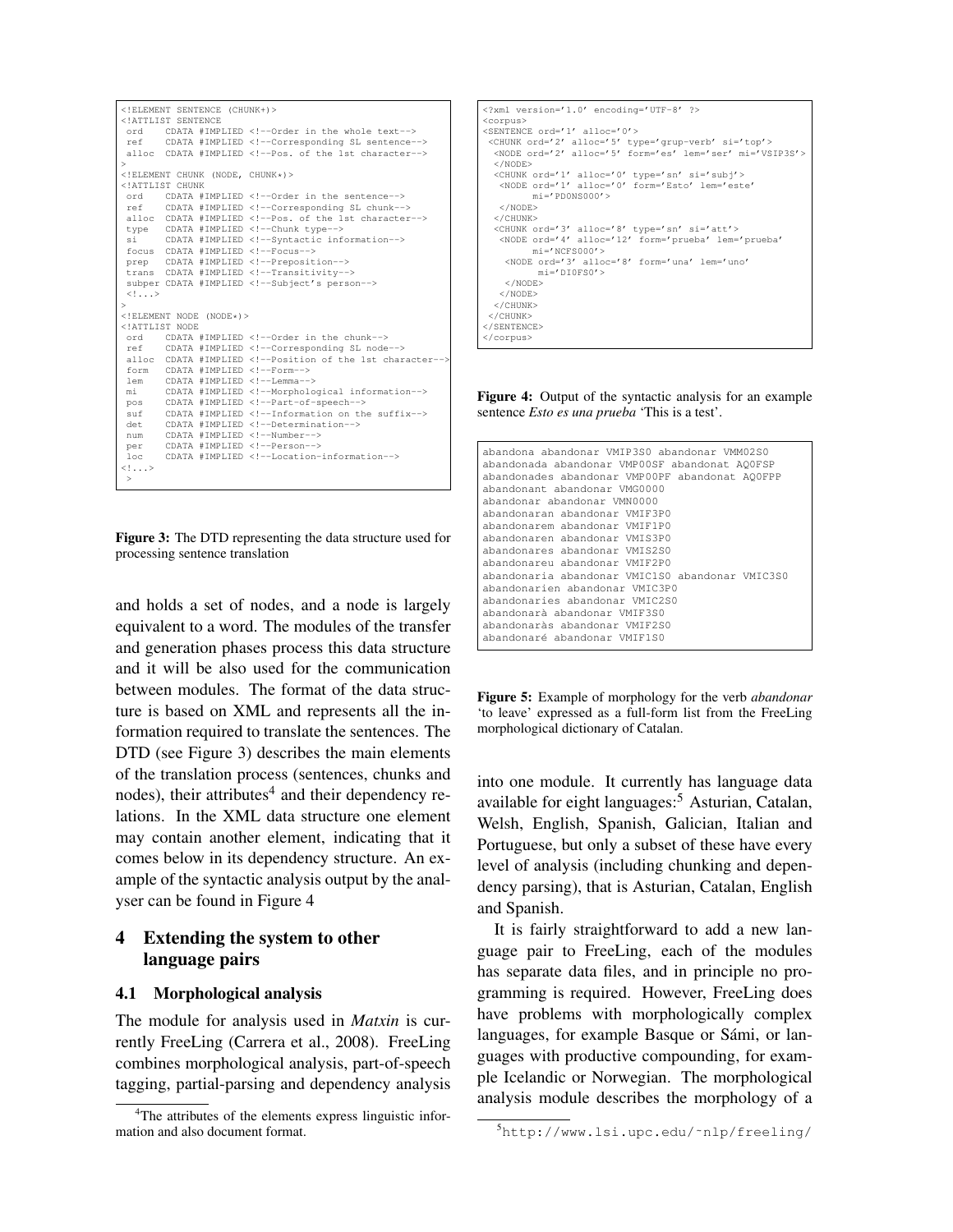language by way of a full-form list in latin1 encoding, an example of which from the Catalan morphology can be found in figure 5. This works well for languages with low or medium inflection written in the western Latin alphabet, for example English and Spanish, but for Basque, where each word can have many inflected forms, the size of the full-form list becomes unmanageable, and for Sámi, where each word can have many inflected forms, and the alphabet uses characters outside of latin1 it is even more so. It is worth noting that although FreeLing supports Welsh, it has problems with the characters  $\hat{w}$  and  $\hat{y}$  which are characteristic to Welsh but not found in the latin1 character encoding.

There are however a number of free toolkits for implementing finite-state morphologies, which have been shown to be effective in the treatment of complex morphologies, for example foma (Huldén, 2009) and hfst (Lindén et al., 2009). There are also other finite-state toolkits which although not appropriate for complex morphologies have analysers and generators implemented for a wide variety of languages, for example lttoolbox (Ortiz-Rojas et al., 2005).

#### 4.2 Dependency analysis

FreeLing allows for both rule-based dependency analysis and data-driven dependency analysis. The data-driven analysis is currently a wrapper for Maltparser (Nivre et al., 2007). There are however, other available systems for doing rule-based dependency parsing, such as VISL Constraint Grammar<sup>6</sup> which have freelyavailable rule-based parsers available, for example for Faroese (Trosterud, 2009) and North Sami ´ (Trosterud and Wiechetek, 2007). It could be desirable to make it possible to make the use of Constraint Grammar available as an option in *Matxin*.

## 4.3 Rules for handling the translation data structure

In the current implementation each module of the transfer and generation phases takes as input the translation data structure, walks its elements, applying a set of rules or running some operations on them.<sup>7</sup>

The rules written for each of the modules have their formalisms in slightly different formats, although most of them are implemented as tabdelimited files. There are some examples of the rule formalisms in Figure 6.

The rule of the set for interchunk movements in the structural transfer phase expresses that if a chunk has syntactic information (si) with the value  $sub$  (subject), it will pass the information in the attribute  $per (person)$  to the chunk which is above it (direction up) overwriting the contents of the attribute subjPer, proving that the chunk is of type verb-chain.

The rule for interchunk ordering in the syntactic generation says that chunks  $(x2)$  that depend on a verb-chain chunk  $(x1)$  and have the focus put in front  $(x2 \cdot x1)$ .

Furthermore a few linguistic decisions are expressed in the code of the modules:

- *Matxin* allows basic semantic information to be appended to nouns, for example tags for animacy, or other features. In the current implementation, the tag for noun  $|IZE|$  is hardcoded in the lexical transfer module. This means that in language pairs which do not use the same tag for nouns, the semantic information is not appended.
- The deletion of nodes that do not have any lexical information, and chunks that do not have any node is coded directly in the modules of the structural transfer, and not expressed by rules.

Along with the abovementioned issues, there is also currently no validation mechanism for the rule files. All of these characteristics make it difficult to modify the rules or to extend the system to new language pairs.

#### 4.4 Proposed rule formalism

To solve these problems in the transfer and generation stages an XML-based format (see Figure 7) has been designed to unify all the different rule

<sup>6</sup>http://visl.sdu.dk/constraint\_ grammar.html

<sup>&</sup>lt;sup>7</sup>Some specific tasks are done by external modules: search in the bilingual lexicon, translation of prepositions and syntactic functions (Agirre et al., 2009), translation of verbal chunks (Alegria et al., 2005) and morphological generation.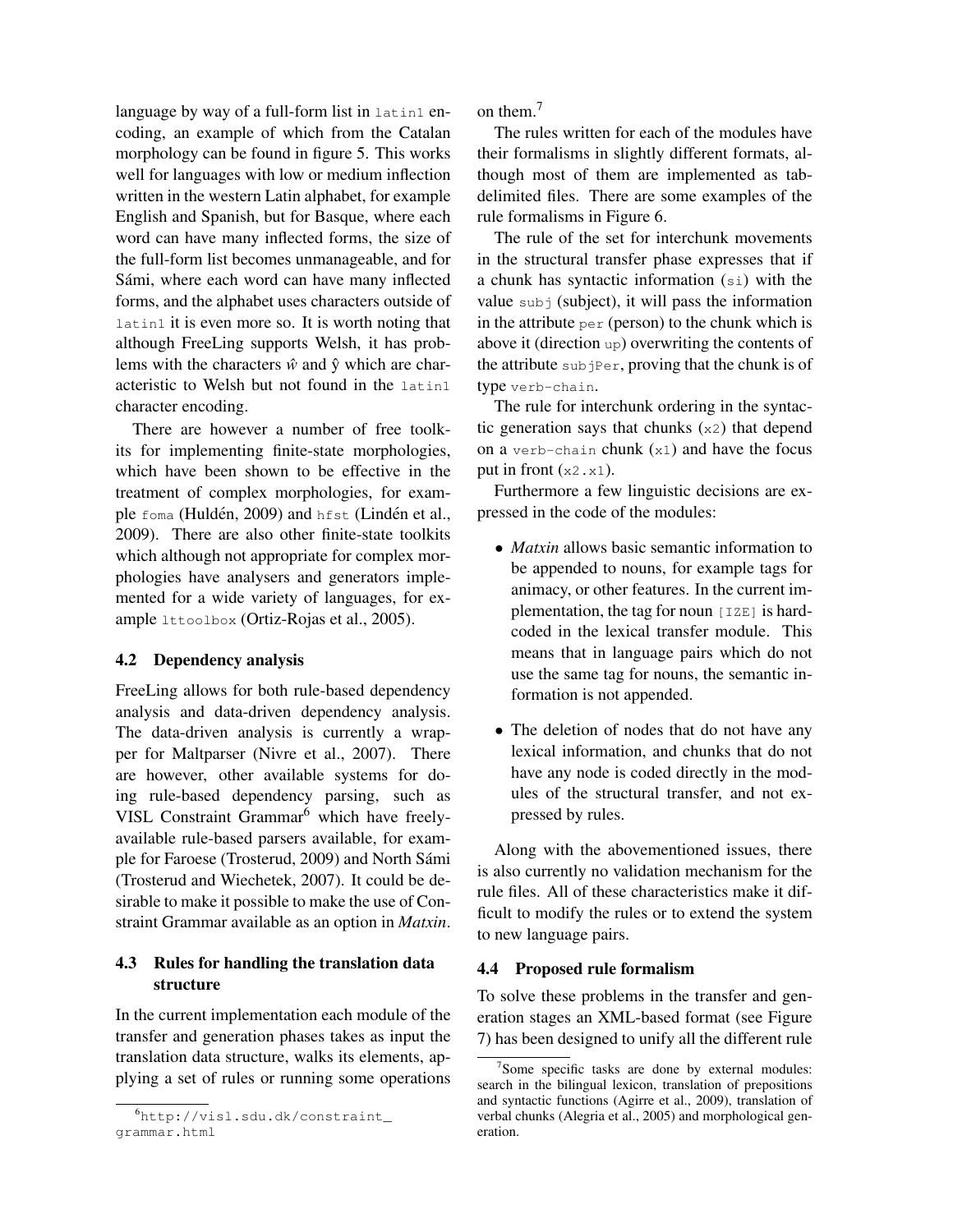```
% Rule for interchunk movements (Structural transfer)
% chunkCondition /originAttrib chunkCondition /destinationAttrib direction writeMode
 si='subj' /per type='verb-chain' /subjPer up overwrite
% Rule for interchunk ordering (Syntactic generation)
% parentChunkType(x1) childChunkType(x2) condition order
 verb-chain .*? focus=true x2.x1
```
Figure 6: Examples of rules from the current version of the Spanish–Basque system

```
<!ELEMENT rule (match, actions)>
<!ATTLIST rule id CDATA #REQUIRED>
<!ELEMENT match (def+)>
<!ELEMENT def>
<!ELEMENT actions (act+)>
<!ELEMENT act>
```
Figure 7: Rules for handling the data structure: DTD.

formats into a single format. The existing rules (and also those decisions coded in the modules) have been converted by hand (65 rules in total) and may be found in the SVN repository of the Matxin project.<sup>8</sup> It is necessary now to develop the interpreter that will apply to the data structure the set of rules corresponding to each module.

Each rule is made up of two parts: the pattern match and the set of actions.

In order to express in the pattern match the configuration to be searched for in the data structure, the definition of the element (or set of elements) of this configuration is indicated. References for previously defined elements can be used when defining each element. Expressions based on the XPath language syntax $9$  are used to define elements.

The set of actions contains one or more actions to apply to the elements defined in the pattern match. Actions include the main operations (assignment, deletion, substitution and concatenation) and calls to external functions (searching in the lexicon, using the morphological processor, etc.).

The interpreter, evaluating the XPath expressions defined in the pattern match, collects the references of the elements, and applies the actions specified in the rules to them.

Examples of the rules can be seen in Figure 8.

| <!--- Copy person-information from subject to<br>verb-chunk><br><rule id="1"></rule>                                                     |
|------------------------------------------------------------------------------------------------------------------------------------------|
| <match><br/><def> C1 := //CHUNK[@type='verb-chain']</def><br/><def> C2 := ./CHUNK[@si='subj'] </def><br/></match><br><actions></actions> |
| <act> C1/@subjper := C2/@per<br/></act><br><br>$\langle$ /rule>                                                                          |
| <!--- Order verb and focus chunk><br>$<$ rule id='2'><br>$<$ match $>$                                                                   |
| <def> C1 := //CHUNK[@type='verb-chain']</def><br><def> C2 := ./CHUNK[@focus='true'] </def><br><br><actions></actions>                    |
| <act> C2/@relord := 'left-jointly' </act><br><br>                                                                                        |
| <!--- Delete nodes without lexical value><br><rule id="3"><br/><math>&lt;</math>match<math>&gt;</math></rule>                            |
| $\langle def \rangle$ N := //NODE[not(@lem)]<br>$\langle$ /def><br><br><actions></actions>                                               |
| <br>$\langle \text{act} \rangle$ delete (N)<br><br>                                                                                      |
| <!--- Search semantic information for nouns><br>$\langle$ rule id='4'><br><match></match>                                                |
| $\langle \text{def} \rangle$ N := //NODE[@pos='[IZE][ARR]] $\langle \text{def} \rangle$<br><br><actions></actions>                       |
| <act> N/@sem := &amp;semDict(N/@lem) </act><br><br>$\langle$ /rule>                                                                      |

Figure 8: Examples of proposed rule formalism

<sup>8</sup>https://matxin.svn.sourceforge.net/ svnroot/matxin

<sup>9</sup>http://www.w3.org/TR/xpath/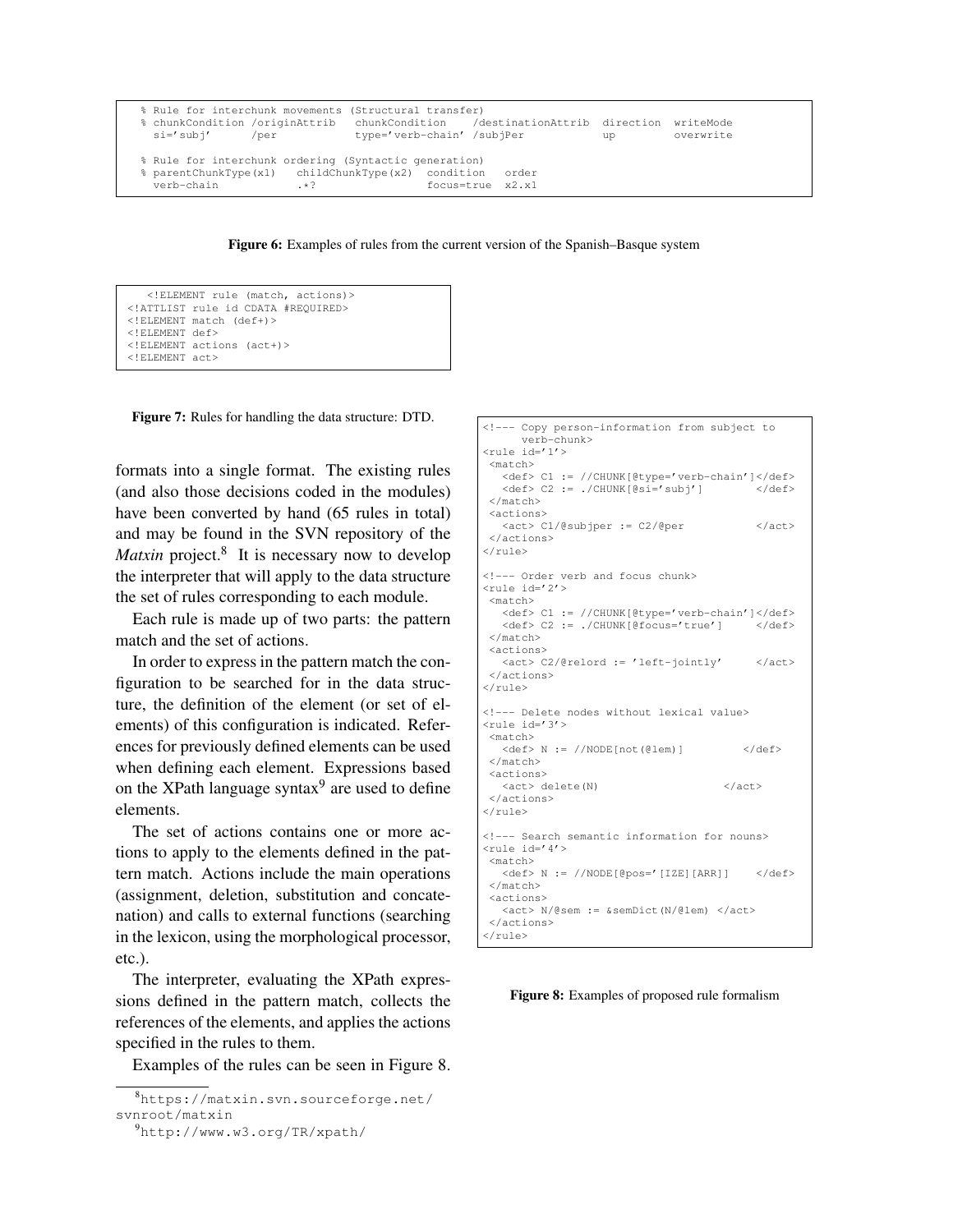The first rule defines  $C_1$  as the set of all chunks which are verbal chains (@type='verb-chain'), and C2 as the child chunk of each chunk in the C1 set, and which contains the syntactic information of the subject value  $(@si='subj')$ . The actions section indicates that in the subject's person attribute ( $@subiper$ ) for each chunk in the  $C1$  set we have to copy the person attribute (@per) of the corresponding c<sub>2</sub> chunk.

The second rule defines  $C1$  as the set of all chunks which are verbal chains (@type='verb-chain'), and C2 as the child chunk of each chunk in the C1 set, and which contains the focus information  $(0$ focus='true'). The actions section assigns the value 'left-jointly' to the relative order attribute (@relord).

The third rule defines the set of  $N$  nodes which have not lemma information (not (@lem)) and, in the actions, eliminates these nodes.

The fourth rule defines the  $N$  set of nodes which are nouns (@pos='[IZE][ARR]'). We call up the external function &semDict for all nodes in the N set, with the information of the lemma, and save the result in the semantic information attribute  $($ @sem $).$ 

This solution will improve the current implementation of the system. It will guarantee that all the linguistic information is coded in declarative rules, and not in the implementation of the system and the unified formalism will make much more easier to add or modify the rules and to create new sets of rules for new language pairs.

## 5 Discussion

*Matxin*, the first publicly available MT system for translating into Basque, was designed to be independent of both source and target languages, The experience of creating a translator using *Matxin* to translate into a language which is not Basque has revealed problems in the current architecture and implementation.

In this paper we have described some of the aspects of the *Matxin* system that create problems in adapting the system to new language pairs and proposed some solutions, involving more flexible source language analysis and a unified rule formalism for handling the translation data structure in the transfer and generation phases.

These solutions will make much more easier to modify the system and to adapt it for new language pairs.

### 6 Acknowledgements

This research was supported in part by the Spanish Ministry of Education and Science (OpenMT, TIN2006-15307-C03-01).

Many thanks to the anonymous reviewers for their valuable and constructive comments.

## **References**

- Agirre, E., Atutxa, A., Labaka, G., Lersundi, M., Mayor, A., and Sarasola, K. (2009). Use of rich linguistic information to translate prepositions and grammar cases to Basque. In *EAMT*.
- Alegria, I., de Ilarraza, A. D., Labaka, G., Lersundi, M., Mayor, A., and Sarasola, K. (2005). An FST grammar for verb chain transfer in a Spanish-Basque MT system. In *FSMNLP*.
- Alegria, I., de Ilarraza, A. D., Labaka, G., Lersundi, M., Mayor, A., and Sarasola, K. (2007). Transfer-based MT from Spanish into Basque: reusability, standardization and open source. In *LNCS 4394. 374-384. Cicling*.
- Arnold, D. J., Balkan, L., Meijer, S., Humphreys, R. L., and Sadler, L. (1994). *Machine Translation: an Introductory Guide*. London: Blackwells-NCC.
- Arrieta, K., de Ilarraza, A. D., Hernáez, I., Iturraspe, U., Leturia, I., Navas, E., and Sarasola, K. (2008). AnHitz, development and integration of language, speech and visual technologies for Basque. In *Second International Symposium on Universal Communication*, JAPAN.
- Brants, T., Skut, W., and Uszkoreit, H. (1999). Syntactic Annotation of a German Newspaper Corpus. In *Proceedings of the ATALA Treebank Workshop*, pages 69–76, Paris, France.
- Carrera, J., Castellón, I., Lloberes, M., Padró, L., and Tinkova., N. (2008). Dependency Grammars in FreeLing. *Procesamiento del Lenguaje Natural*, (41):21–28.
- Coheur, L., Mamede, N., and Bés, G. G. (2004). From a Surface Analysis to a Dependency Structure. In *Workshop on Recent Advances*